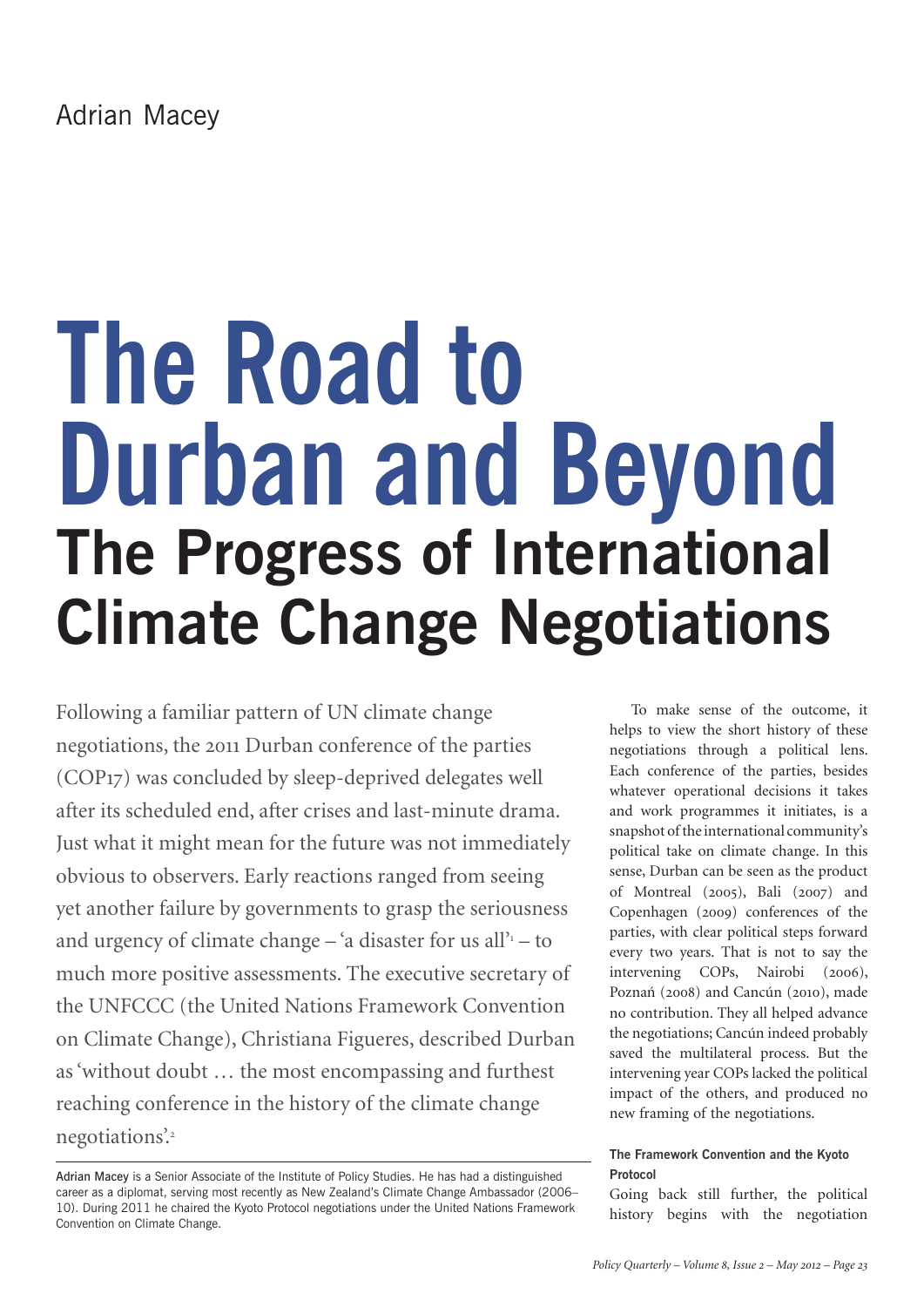of the framework convention in 1992, the first multilateral treaty on climate change. Informed by the first assessment report of the Intergovernmental Panel on Climate Change (IPCC), the UNFCCC sets out the core objective of stabilising greenhouse gas concentrations at a level that would avoid dangerous humaninduced climate change. The principles by which this objective is to be achieved include what must be the most frequently quoted words in the UNFCCC: 'common but differentiated responsibilities and respective capabilities' (CBDR). CBDR can be seen as a very broad guiding principle for burden-sharing. Taken together with the principle of equity, it

force in 2005. The protocol provided for the first time clear accounting rules, a firm aggregate reduction target for greenhouse gas emissions, legally binding countryby-country quantified commitments, and compliance provisions. It introduced international carbon market mechanisms to help achieve mitigation at least cost, notably the innovative Clean Development Mechanism. The quantified economy-wide mitigation commitments ('qelros') listed in an annex to the protocol resolved burden-sharing among annex I parties for the first commitment period, 2008–2012. But the protocol did not address mitigation amongst nonannex I parties.

**At Montreal in 2005, the built-in deadline in the Kyoto Protocol to begin negotiations on further commitments for annex I parties was the catalyst for developed countries to try to bring developing country emissions into the framework.**

justifies the recognition in the convention that developed countries should take the lead in combating climate change. The convention also introduced a fundamental and fateful separation of parties into two classes: annex I and non-annex I, with annex I consisting of developed countries (approximately reflecting OECD membership in 1990) plus economies in transition.

The convention contains a legally binding requirement on all parties to take measures to mitigate climate change, but no mechanism that will ensure this happens. Its only quantified goal is a non-binding target for annex I parties as a whole to return their emissions to 1990 levels by the year 2000.

The convention can be regarded as the first phase of the quest for a comprehensive multilateral climate change framework containing both principles and effective action. The second phase was the Kyoto Protocol, concluded in 1997 but only entering into

The protocol retained the political balance of the convention. Indeed, that the political balance between annex I and non-annex I obligations was unchanged was explicit in the Berlin Mandate's stipulation that there would be no new commitments for non-annex I parties.<sup>3</sup> The protocol can be seen as a tighter and more detailed specification of annex I obligations, implementing the principle of 'taking the lead'.

## **Towards a comprehensive climate change regime**

The third phase of negotiations began in 2005. The core objective of the convention, together with the principles on which it and the protocol were built, remained valid but could not chart a way forward. The stabilisation goal was not quantified, either as a temperature limit or a greenhouse gas concentration. Further, the absence of the United States, the largest emitter, and Australia from the Kyoto Protocol made even annex I

commitments incomplete. Even more important for the future, projections of global emissions showed that by the end of the Kyoto Protocol's first commitment period, China would have overtaken the United States as the largest emitter. Developing countries in aggregate would also have overtaken annex I parties, and would be the dominant source of most of the emissions growth to 2050 and beyond.

At Montreal in 2005, the built-in deadline in the Kyoto Protocol to begin negotiations on further commitments for annex I parties was the catalyst for developed countries to try to bring developing country emissions into the framework. This meant putting the negotiations on a broader footing. The absence of the United States from Kyoto meant that the developed countries' objectives could not be met simply by complementary provisions under the convention for developing countries. But any shift towards quantified mitigation commitments from developing countries was resisted as contrary to the burdensharing principles of the convention. In practice, CBDR and the annex I/nonannex I dichotomy were combined in political rhetoric to prevent a smooth evolution of the climate change regime to reflect the changing global economy. There was too much vested interest in the status quo to allow the interpretation of these principles to evolve.

This led to a 'two-track' situation. For two years after Montreal the tracks had unequal status. The first track was a formal negotiation under article 3.9 of the Kyoto Protocol; the second a 'dialogue' under the convention which introduced the term 'long-term cooperative action' (LCA). Somewhat reminiscent of the Berlin Mandate, the decision creating the dialogue stated that it would not open any negotiations leading to new commitments. The dialogue's value was to introduce some of the themes that would later be taken up in negotiations, once the politics allowed it.

Politically, there was thus an imbalance from the point of view of annex I parties. It was unrealistic to expect them to implement further commitments without the United States and emerging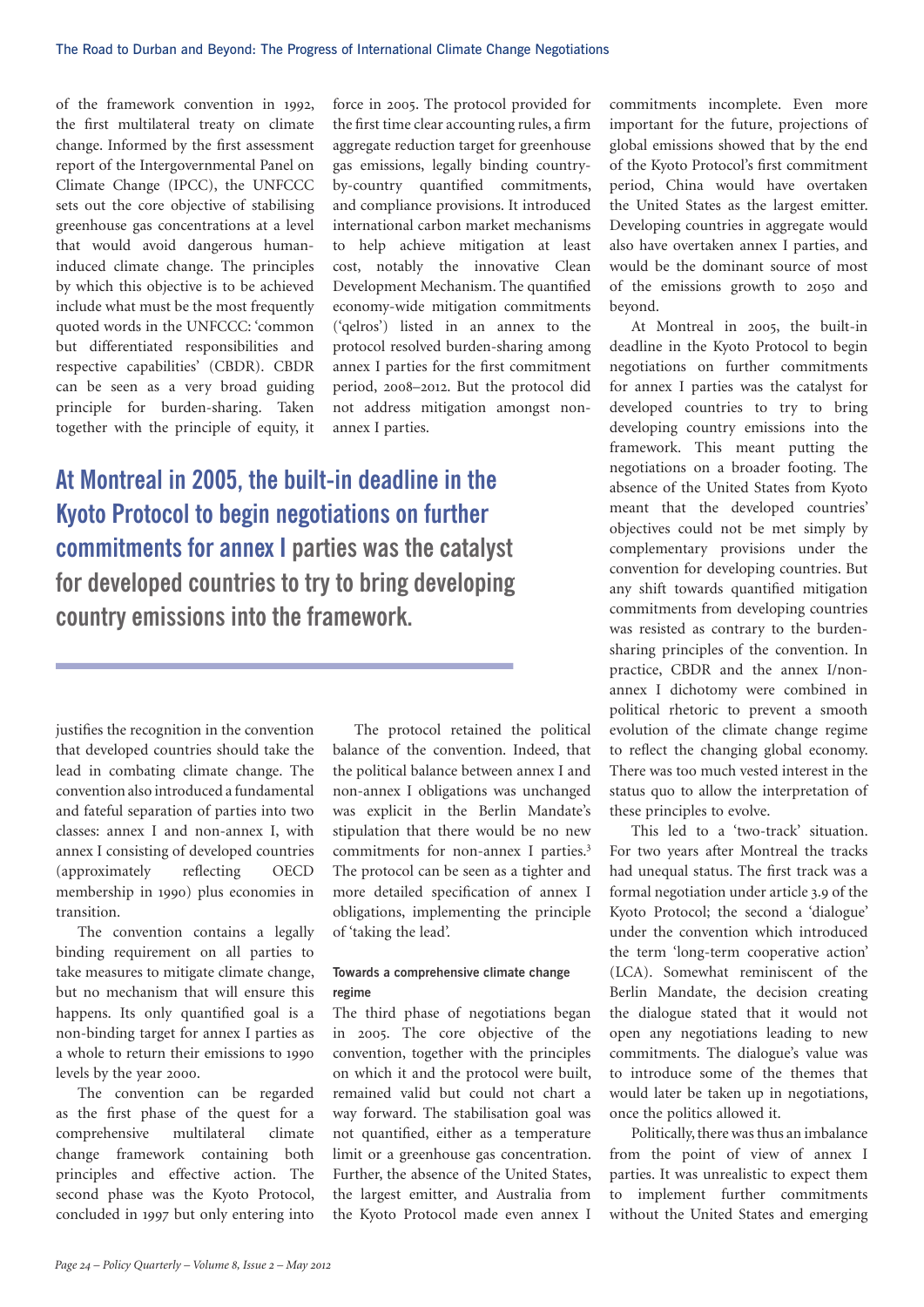economies. But developing countries also complained of an imbalance. They saw annex I parties upping demands on developing countries while neither demonstrating sufficient ambition over their own commitments nor recognising the importance of adaptation, finance and technology to developing countries.

Bali, in 2007, was the turning point into a full negotiation, albeit still with two tracks, with a new political balance which took account of these concerns. The convention mandate, which retained the 'LCA' title, could be read as applying to all parties, even though developing countries at this point insisted that annex I Kyoto Protocol parties must make their commitments under Kyoto. Some new language was necessary to effect this political shift. The distinction between commitments and actions was introduced to get around the difficulty for the United States of the legally binding implication of 'commitment', and at the same time to make a distinction between the nature of what developing and developed countries would commit to. The terms 'measurable, reportable, verifiable' and 'nationally appropriate mitigation actions' (NAMAs) applied to developing country mitigation implied some quantification, but not so far as to make the actions legally binding or qelros. At Bali the central importance to progress in the negotiations of the relationship between the United States and China and other major developing country emitters became apparent. Legal parallelism was and remained a central theme of the United States, including at Durban. This meant that while the content of commitments could be differentiated, thus respecting the CBDR principle, their legal force had to be equivalent.

The annex I/non-annex I dichotomy was blurred in the Bali mandate (the Bali Action Plan), which refers to 'developed' and 'developing' countries, though of course the Kyoto track of solely annex I commitments continued independently. Though it was not initially made explicit, there was a strong wish among most annex I parties for a legally binding outcome under the convention track, as much to bring the US under equivalent obligations to other developed countries as to include the emerging economies.

The emerging economies were not able to agree to a legally binding outcome; the requisite constructive ambiguity was achieved by the term 'agreed outcome', the meaning of which was argued over for the next four years. The concept of comparability was also introduced, primarily aimed at the United States, to indicate that the United States would be expected to take on commitments under the convention of comparable ambition to those of other annex I parties under the protocol.

Highly inefficient and cumbersome from a negotiating perspective, the separation of the two tracks became a theme of the post-Bali negotiations, as

As the scheduled conclusion of the Bali Action Plan approached, negotiations were heading for a train wreck. None of the fundamental issues had been resolved; at one point there were about 300 pages of negotiating text, with 3,000 square brackets indicating areas of disagreement. Added to this was a lack of trust, made more acute by shortcomings in the management of the pre-Copenhagen process by the incoming Danish presidency. A symptom of the trust deficit was the Danes' having to change the signage part way through the conference from 'COP 15' to 'COP 15 CMP  $5$ <sup>4</sup>, in response to complaints from some developing countries that the Kyoto

**The last-minute rescue of the conference by a handful of world leaders through a side deal – the Copenhagen Accord – was, in retrospect, a decisive political intervention.** 

much for the United States, for whom the Kyoto Protocol was toxic, as for developing economies anxious to avoid being pressured into Kyoto-type commitments. For most developed countries this mode of negotiation was a second-best option, one better than the third-best that Montreal had delivered but inferior to a single negotiation. A supposed 'firewall' between the two tracks was invented, much invoked by developing countries, and tacitly supported by the United States. Efforts by chairs and moderate countries to engage in 'across the tracks' discussions to achieve some coherence on common issues such as accounting rules were always controversial and never got off the ground in the formal settings.

Bali's contribution was also to identify the elements needed in any comprehensive regime. They included mitigation, of course, but also adaptation, finance, technology, and reducing emissions from deforestation (REDD+), together with openings towards possible sectoral approaches and new market mechanisms.

Protocol was being airbrushed out of the negotiations. Previous conferences had used 'COP X' without incident.

The last-minute rescue of the conference by a handful of world leaders through a side deal – the Copenhagen Accord – was, in retrospect, a decisive political intervention. Despite not being agreed by the COP, it introduced a new framing of the negotiations. Its main political advances were to agree on the global goal of limiting warming to 2°C above pre-industrial levels, to extract mitigation pledges from all parties that mattered, some at the conference itself and others in the months that followed, and to address accountability of developing countries' mitigation actions. Developing countries' actions would be subject to a form of peer review through 'international consultations and analysis', a concept that was to be further developed in Cancún and Durban. Close in importance were the provisions on finance, which included an immediate and unconditional injection over three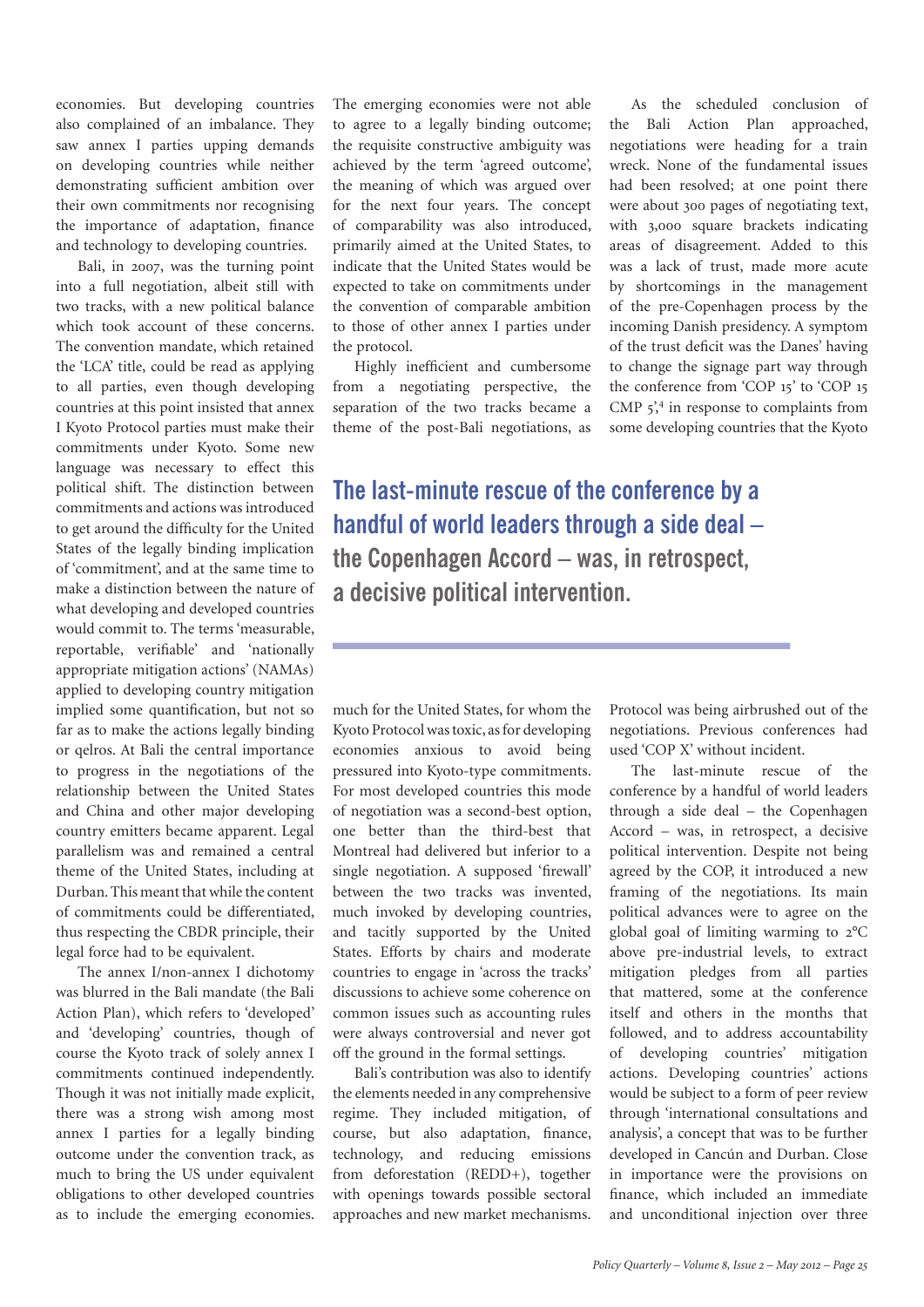years of \$US10 billion per year, an aspirational target of mobilising \$US100 billion dollars from a range of sources by 2020, and the establishment of a Green Climate Fund. The core political bargain was the two-way conditionality between developing country mitigation and longterm finance.

The decisions of Cancún, concluded over Bolivian objections in successive moments of high drama, brought both the political gains of the Copenhagen Accord and the mitigation pledges it had attracted into the UNFCCC, and thereby into the formal negotiations. Cancún also set up a work programme, institutions, architecture and rules to operationalise the political gains.

agreement. Because of intertwining conditionalities, none of the three could be achieved without the other two. For the United States, not a demander of a new negotiating mandate, what mattered most was strict legal parity of mitigation commitments with China. 2011 also saw a stronger political role being played by the BASIC<sup>5</sup> countries – the major emitters among developing countries. Arguing on the basis of equitable access to sustainable development, they maintained that they still needed room to increase their emissions; their mitigation pledges to 2020 would thus slow emissions growth, but would not be a net reduction.

What of mitigation ambition, which is surely the core of the whole negotiation?

**The impact of the LCA and other related COP decisions is to provide a structure for mitigation commitments and associated needs such as finance, technology and adaptation, applicable to all parties up to 2020.**

### **2011: The Durban year**

Unlike Mexico and Denmark, who put their stamp on the preparations from early in their year, South Africa as incoming presidency gave few early signals of its approach. One point repeatedly made, however, was that the process would be open and inclusive and there would be no secret text. South Africa apparently did not want to risk a third contested ending to a COP in as many years.

Another political reframing occurred during this year. The core political issues that would have to be resolved at the COP were explored in informal meetings of ministers and senior negotiators. Parties themselves were noticeably clearer and more direct about their demands than in previous years. Three issues dominated the political discussions: the second commitment period of the Kyoto Protocol; finance (principally the Green Climate Fund); and the mandate for a negotiation of a new, comprehensive

The major players – the United States, the EU and BASIC countries – had signalled that they would maintain their existing pledges, but would not improve them. The economic recession severely limited flexibility, and it would not have been a propitious time to put pressure on governments to offer more. Nor were annex I parties going to be able to finalise the conversion of their pledges to qelros at Durban. So there could be no realistic expectations that Durban would deliver higher ambition. The common lowering of expectations on ambition among the major players had a liberating effect on the negotiations. It must be said that this exercise in realpolitik deeply disappointed small island states, least-developed and African countries, who continued to hold out for greater ambition, and for a global temperature goal of 1.5°C.

The recognition of the importance of the second commitment period by developed countries, even the United

States, which had earlier virtually ignored the Kyoto Protocol negotiations, was a useful signal. 'Preserving Kyoto' became an iconic theme and a touchstone of the whole climate change negotiation in the media. But the intense political focus on the second commitment period as an end in itself made it easier to reach a deal, since content was less in the spotlight. Several parties – Canada, Japan and the Russian Federation – had stated that they would not be making mitigation commitments under Kyoto. Australia and New Zealand were equivocal. Whether or not there would be a second commitment period became dependent on the European Union. The percentage of global emissions covered by likely Kyoto committers – around 15% and declining – meant that the Kyoto Protocol could not realistically be the vehicle for annex I mitigation commitments beyond 2020. That gave the EU leverage for achieving its balancing requirement of a negotiation towards a legally binding agreement that would encompass all major emitters.

Once this had been accepted, the previous status of the Kyoto Protocol as the instrument by which all annex I parties except the United States made their commitments was lost. So was any thought that a two-treaty outcome to the negotiations could work. A more stable and long-term solution was needed. So 2013–2020 came to be seen, and more and more referred to, as a transition period. To allow this to go unchallenged was a substantial concession by developing countries, and opened the way to a new negotiating mandate.

For those annex I parties not making commitments under Kyoto, and for all developing countries, the LCA had the task of constructing a parallel framework to ensure that there was full coverage of mitigation up to 2020. The challenge was to find equivalent disciplines to those embodied in Kyoto's reporting and accounting rules. The elements, from Bali and Cancún, were all there, but this negotiation was far less mature than the Kyoto Protocol track. It had started two years later, and there was a large volume of unagreed and still not fully digested text.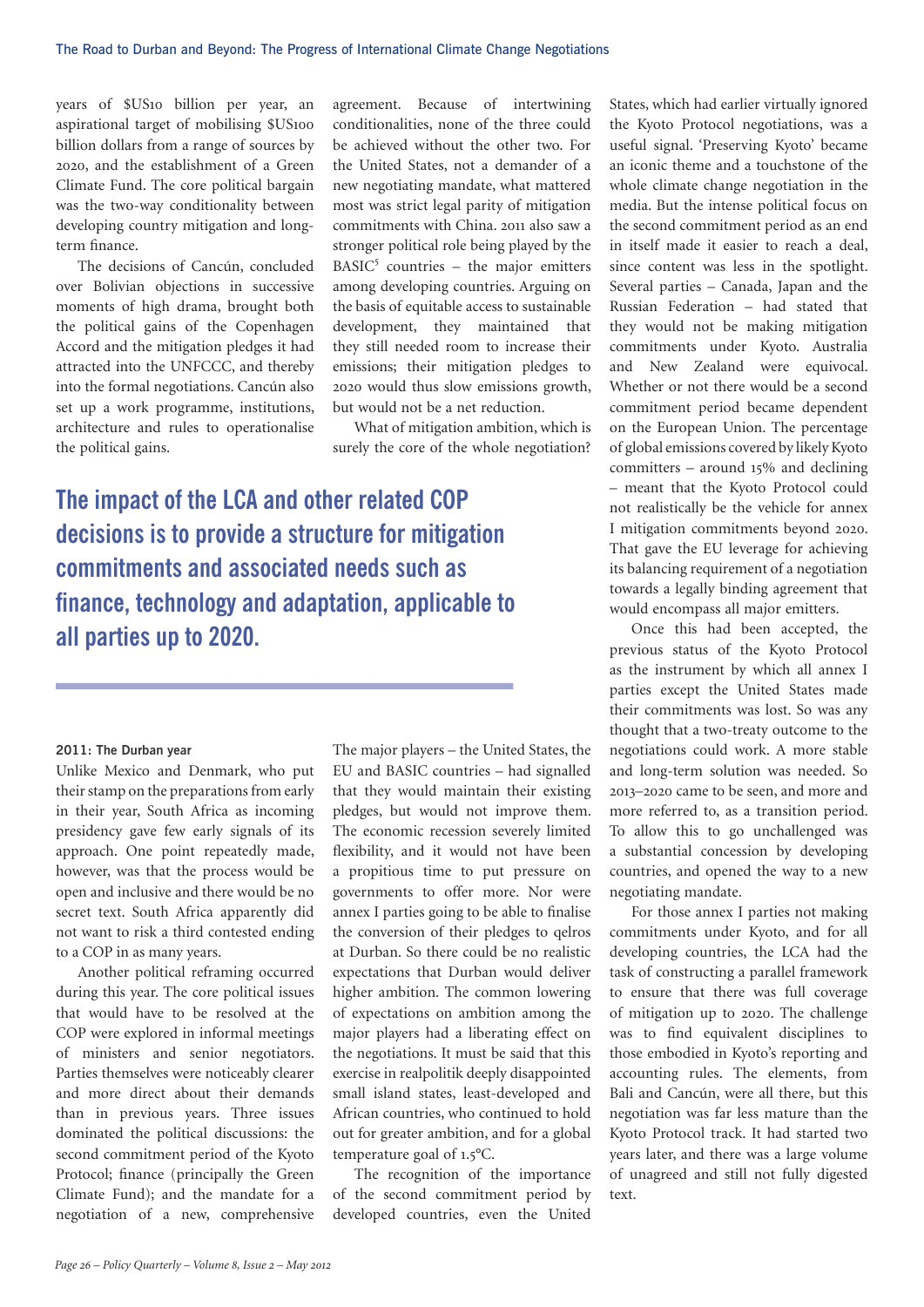In keeping with its approach earlier in the year, South Africa chose not to step in at Durban and take over from the chairs of the two ad hoc negotiating groups to craft a deal. There were some informal consultations under the presidency – 'indabas'– in parallel, but these were always to feed back into the negotiations under the chairs. Very late in the conference South Africa invited some ministers, including Tim Groser from New Zealand, to facilitate agreement on the sticking points under the LCA. South Africa presided over discussions on the new negotiating mandate, which did not have a home in either negotiating group. A late and successful intervention by the COP president called for adoption of the Kyoto Protocol and LCA decisions and the new mandate as a package. The result was that, although it might have taken longer than necessary, and came close to failure, there can be no doubt that there was a full consensus on the outcome and that Durban was a party-driven result. That is a firmer base on which to negotiate than either Copenhagen or Cancún.

### **The Durban deal**

Results under the Kyoto Protocol, the convention and the new mandate are a surprisingly coherent package.<sup>6</sup> The Kyoto Protocol establishes the second commitment period, thus avoiding a legal vacuum after 2012. A more important achievement under Kyoto for the longer term was the settling of most accounting rules for the second commitment period. The post-2012 rules on land use change and forestry (LULUCF), which were unfinished business from 10 years earlier, were finalised with a package centred on the new concept of reference levels, and other rule changes. The market mechanisms were also maintained intact, whereas they had been under threat during the negotiations.

The impact of the LCA and other related COP decisions is to provide a structure for mitigation commitments and associated needs such as finance, technology and adaptation, applicable to all parties up to 2020. In combination with the Kyoto Protocol, 80% of global emissions are now covered. The distinction between qelros and actions

is retained, thereby maintaining some of the long-standing dichotomy among parties. It sets out a viable alternative to the Kyoto Protocol's model, having to meet similar concerns of comparability, transparency and review. The Durban outcomes under the convention can be seen as building blocks which will be part of the new regime to be negotiated by 2015, and to apply from 2020. The Kyoto Protocol and convention outcomes are complementary, and make the transition period complete.

The biggest political advance of Durban is, of course, the mandate for a new negotiation, the Durban Platform for Enhanced Action (DPA), towards 'a protocol, another legal instrument or an

mandate is unequivocal that it 'shall' raise ambition. A work plan on increasing ambition will be established. The approach to increasing ambition is consistent across the Kyoto Protocol, the LCA and the DPA. A review is to take place in 2013– 2015, which will include consideration of the IPCC's fifth assessment report. What the IPCC has to say about global goals (whether expressed as temperature, peaking year or emissions reduction) and the means of attaining them will come under intense scrutiny, even more so than the fourth assessment report. It is very likely that aggregate efforts will still be inadequate in 2015, in which case there will be pressure on parties to do more. That was why many developing

**The model of accountability for emissions reductions that is being explored under the pledge and review approach emerging from the LCA is one of peer pressure and transparency.**

agreed outcome with legal force' under the convention, 'applicable to all'. There is still some constructive ambiguity in the term 'outcome with legal force', found in the final 'huddle' in the plenary. But the context of these words gives, compared to Bali's 'agreed outcome', a stronger implication of something closer to a legal instrument than to a set of non-binding decisions. The words 'applicable to all' also strengthen the political framing in the same direction. The mandate leaves open how the Kyoto Protocol and LCA results will be incorporated in a new agreement; there is no explicit requirement to retain the annex I/non-annex I dichotomy. Nor is CBDR restated.

And ambition? There was no progress at Durban that could be measured in tonnes of  $CO<sub>2</sub>$ . But ambition was not ignored. It is hard to imagine stronger political language than the 'grave concern' expressed at the gap between aggregate efforts and any emissions trajectories that could achieve the 2°C target. The DPA

countries would not accept an eight-year second commitment period at Durban, even though, to be coherent with LCA, it is the only logical one. The outcome under the LCA will apply to 2020, so if the Kyoto Protocol's second commitment period were to end in 2017 a potential three-year gap under the protocol would create uncertainty. The need to decide on five or eight years may give developing countries some negotiating leverage to trade off eight years for something more on ambition.

The model of accountability for emissions reductions that is being explored under the pledge and review approach emerging from the LCA is one of peer pressure and transparency. This would operate more like some OECD or World Trade Organization review mechanisms, and less like the legally binding with compliance provisions model of Kyoto. This does not necessarily make it less effective. It has been recognised that the will of states to do